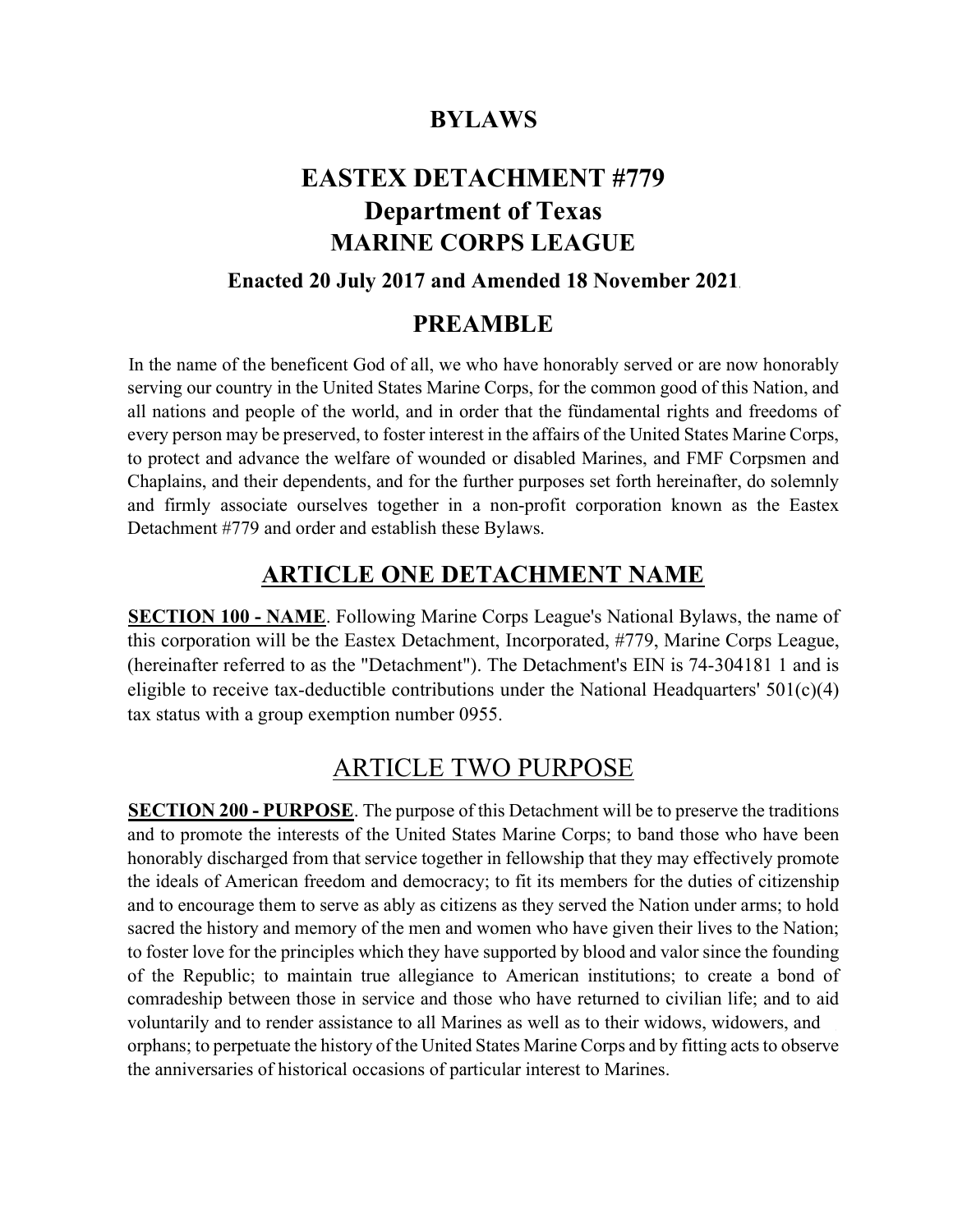SECTION 205 - STATUS. The Detachment is not formed for profit, but it is formed for promoting the ideals and purposes enumerated above. The net earnings will be devoted exclusively to the operational, charitable, educational, and recreational purposes of the Detachment, as defined by' state and local statutes and these Bylaws.

SECTION 210 - ADHERANCE TO NATIONAL STANDARDS. All activities and functions of the Detachment not defined by these Detachment Bylaws shall be conducted in compliance with the Bylaws and Administrative Procedures of the Department of Texas and National Headquarters of the Marine Corps League. The Detachment shall adhere to the Department and National Bylaws and Administrative Procedures. Any area not included in these Detachment Bylaws shall be governed by the National Bylaws. Should there exist a conflict between Detachment and National Bylaws, the National Bylaws will be the determining authority.

# ARTICLE THREE MEMBERS

### SECTION 300 - MEMBERSHIP ELIGIBILITY

(a) REGULAR MEMBERSHIP. Only persons who are serving or who have served honorably in the United States Marine Corps, "on active duty", for not less than ninety (90) days and persons who are serving or who have served in the United States Marine Corps Reserve and have earned no less than ninety (90) Reserve Retirement Credit Points, U.S. Navy Corpsmen who have trained with Marine FMF Units in excess of ninety (90) days and earned the Marine Corps Device (clasp) worn on the Service Ribbon and those who earned the Warfare Device authorized for FMF Corps, and U. S. Navy Chaplains having earned the FMF Badge, shall be eligible for Regular Membership in the Marine Corps League. Additionally, some Korean War Era Marines who were ordered to active duty prior to the completion of Recruit Training or Officer Training and subsequently received an Honorable Discharge prior to the completion of ninety (90) days active or reserve duty, shall be deemed eligible for Regular Membership. Nothing in this Section shall be deemed to be retroactive prior to August 10, 2002, to affect current Regular Members. "Honorable Service" will be defined by the last DD-214 or Certificate of Discharge that the applicant received.

(b) ASSOCIATE MEMBERSHIP. Those individuals not qualified for Regular Membership who espouse the principles and purposes of the Marine Corps League as contained in its Congressional Charter may, upon application to this Detachment, be accepted for Associate Membership in the Marine Corps League. Associate Members, upon acceptance, will pay dues in the same amount as prescribed for Regular Members. An Associate Member will be entitled to all rights, privileges, and benefits of a Regular Member; however, such members may not vote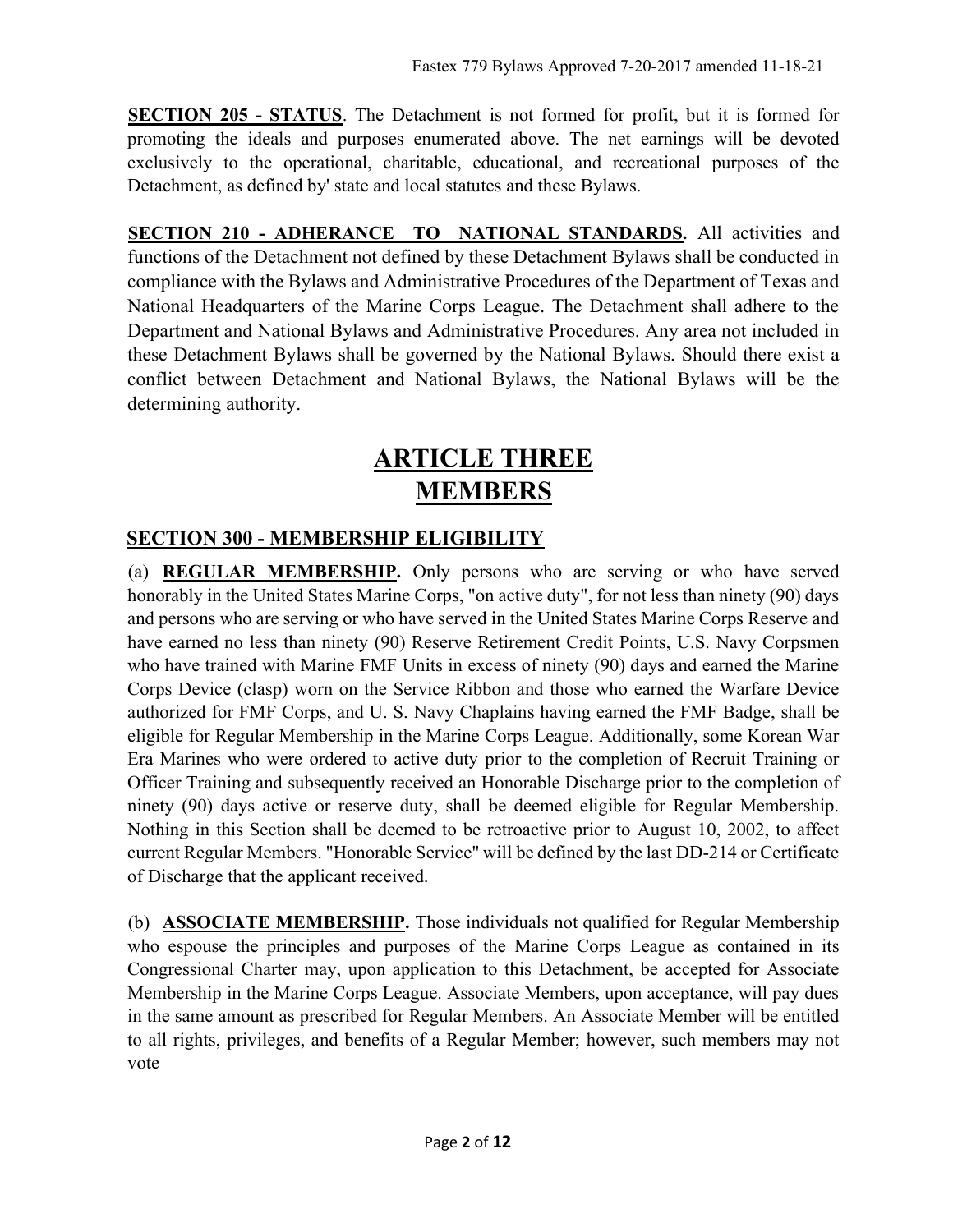on a membership application, an election of officers, or hold an elected office within the Marine Corps League.

- 1. Associate Members shall be entitled to vote on the internal affairs of the Detachment provided such vote does not affect the policies such as the Bylaws and Procedures of the Marine Corps League including this Detachment.
- 2. Individuals who are serving or who have served in other branches of the Armed Forces of the United States must have served honorably.
- 3. Individuals applying for Associate Membership must have reached the statutory minimum age for enlistment into the United States Marine Corps or the United States Marine Corps Reserve prior to being enrolled as an Associate Member.

(c) LIFE MEMBER. Life Membership shall be available under the conditions set forth in the National Bylaws and Administrative Procedures.

### SECTION 305 - MEMBERSHIP APPLICATION

(a) Any person eligible for membership in the Marine Corps League under the provisions of the National Bylaws and Administrative Procedures may initiate application for membership by completing a standard application form, to include the signature, and presenting the application to a sponsoring member of the Detachment with all required dues and fees.-

(b) All Regular Members and Associate Members with prior military service shall provide proof of honorable service. Proof of service shall be reviewed and verified by no less than two (2) members of the Board of Trustees and shall be returned to the applicant after verification. The Detachment Paymaster shall record the same on the Detachment's appropriate Transmittal Form for new members.

(c) At no time should the Detachment retain any applicant's verification of honorable service unless directed to do so in accordance with the National Bylaws and Administrative Procedures.

(d) All membership application forms, dues, and fees shall be turned into the Detachment Officer responsible for accepting membership applications no later than the next Detachment regular meeting.

(e) The Detachment shall take a vote on the prospective member's application. If the membership vote is not approved the prospective member is only told that his/her application was not approved. All applications for membership will be accepted and processed in accordance with the provisions contained in these Detachment Bylaws and the Department of Texas and National Bylaws and Administrative Procedures.

SECTION 310 - DETACHMENT DUES. The Detachment's annual membership dues will be determined by the membership at the Annual Meeting each year. If a change in dues is deemed necessary, the Detachment Board of Trustees will present its recommended dues rate at this meeting.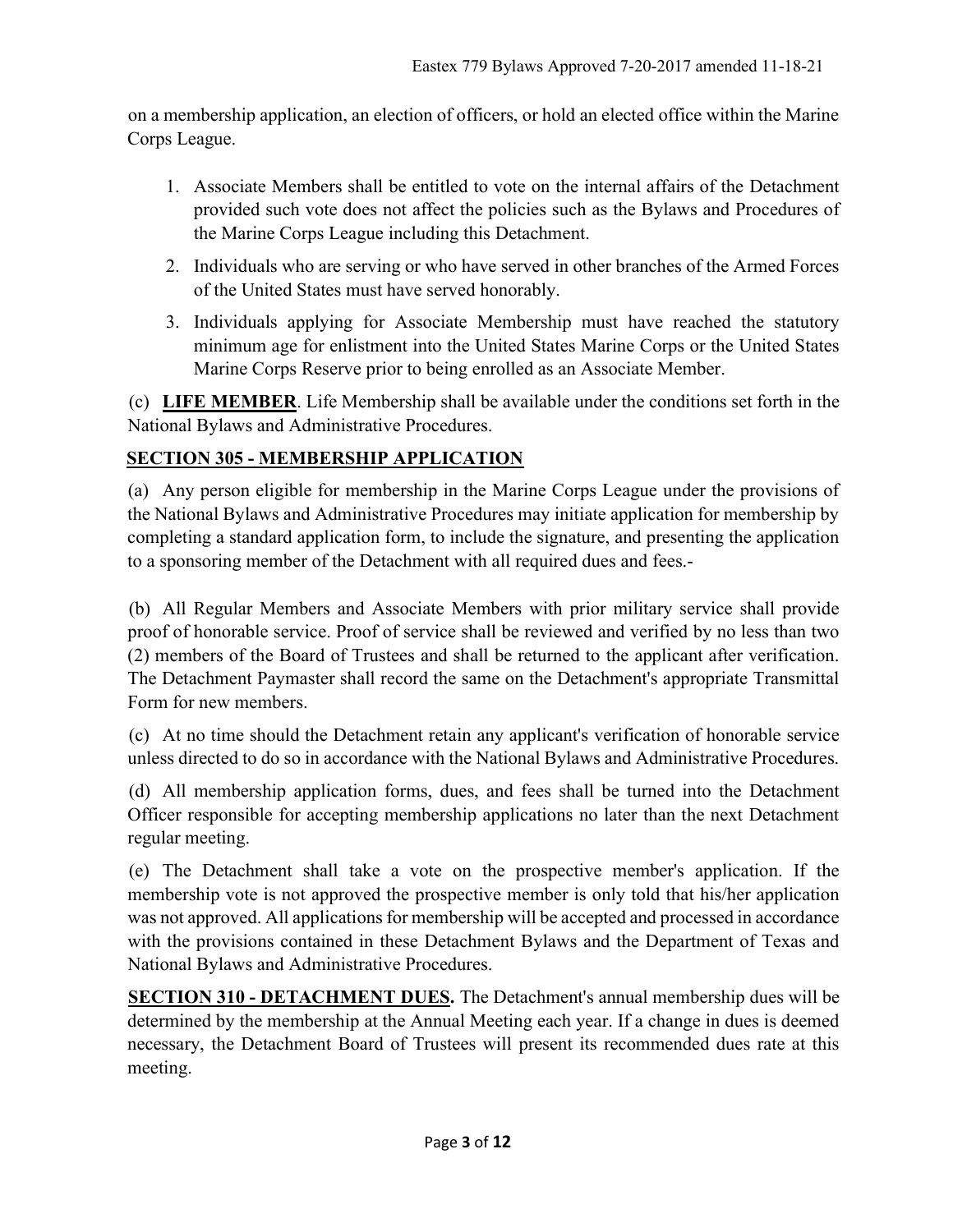SECTION 315 - GOOD STANDING. A Member in good standing is defined as one who has paid his/her current dues. No one shall hold an elected or appointed office who is not a member in good standing with the Detachment. Once accepted as a member in good standing by the Detachment membership, that Member may not be removed from the Detachment rolls except for cause (See MCL Administrative Procedures) or that Member requesting transfer (See MCL Administrative Procedures).

SECTION 320 - MEMBER EMAIL POLICY. All members of the detachment shall use the email distribution list for official Detachment business only. This policy specifically prohibits any use of the email distribution list for any emails which are outside the official business of the Marine Corps League, including but not limited to emails which are: political, sexist, racist, chain emails, jokes, or other inappropriate conduct.

# ARTICLE FOUR MEETINGS

SECTION 400 - REGULAR MEETINGS. Regular monthly meetings of the Detachment will be held on a date that is set by the Board of Trustees. Notice of the meeting will be given to the members by the Detachment Adjutant or their designee by newsletter, electronic mail, or telephone, at least two (2) days in advance of the meeting. If the regular monthly meeting date falls on a holiday or for some other reason cannot be held on that date, the Commandant may select some other day in the month for the meeting with the same requirements of the notice to be given to the members.

(a) The Detachment Bylaws and the National Bylaws and Administrative Procedures shall govern the procedure and conduct of the Detachment meetings. Parliamentary reference for all meetings of the Detachment shall be Robert's Rules of Order Revised.

(b) The Detachment Charter or copy, the National Colors, and a Bible shall be displayed at all regular meetings.

SECTION 405 - ANNUAL MEETING. The Annual Meeting of the Detachment will be held during the month of March if a Quorum is established. If no Quorum is present the actions of the Annual Meeting will be delayed until a meeting with a Quorum is present; previous officers will remain in place until the Annual Meeting is completed. At this meeting, the Officers shall be elected, the Board of Trustees confirmed, and such other business shall be conducted as may be brought before the Detachment. The Annual Meeting of the Detachment shall take the place of the regular monthly meeting. The election of Officers and confirmation of the Board of Trustees shall require a majority vote of members present. The installation of the new officers shall be during, or prior to, the next regularly scheduled meeting. If a special meeting is held for the purpose on Officers installation, it may take the place of a monthly meeting.

SECTION 410 - SPECIAL MEETINGS. Special meetings may be called at any time by the Commandant or the Senior Vice Commandant, in the absence of the Commandant. It will be the duty of the Commandant to call a special meeting whenever he/she is requested in writing to do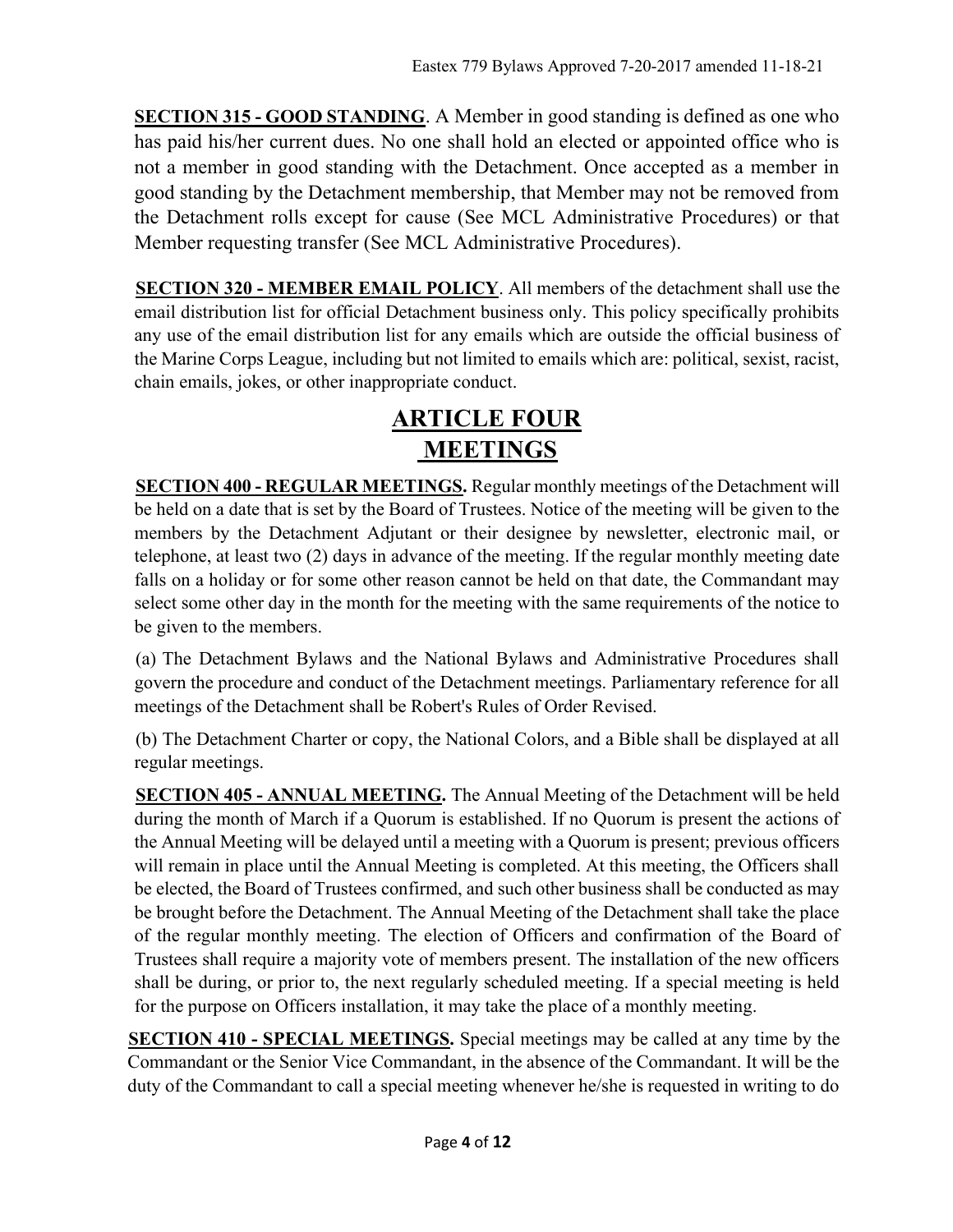so by six (6) or more members. Notice of a special meeting shall be given to the membership by mail, email, or telephone, as set forth in Section 400 of this Article.

SECTION 415 — OUORUM. A quorum at a General Membership meeting is established when there are at least ten percent (10%) when rounded down to a whole number, of the members in good standing present including two (2) or more elected officers. A majority of the members present at any meeting shall be necessary for the adoption of any matter voted upon by the members, except as noted in these Bylaws. Motions and seconds to adopt a matter at a General Membership meeting may not be made by an elected officer.

A Quorum at a Board of Trustees scheduled meeting is established when there are at least four Board members present including at least two (2) elected officers.

A Member may attend both General Membership and Board of Trustees meetings by electronic means if approved individually by the Commandant prior to the scheduled meeting. Such a Member will be included in the Quorum count.

# ARTICLE FIVE **OFFICERS**

SECTION 500 — OFFICERS. The Detachment shall have as a minimum, such elected and appointed officers as required by the National Bylaws, The Detachment must elect a Commandant, a Senior Vice Commandant, a Junior Vice Commandant, and a Judge Advocate, Each of the aforesaid officers shall be a Regular Member in good standing. The Commandant shall appoint an Adjutant, Paymaster, Chaplain, Sergeant at Arms, Newsletter Editor, Webmaster, Events Coordinator, Historian/Photographer, Veterans Affairs Officer, Bingo Chairperson, and any other officers as he/she may deem necessary to serve the needs of the Detachments. Appointed positions have no term limits. The Detachment Commandant may call upon the membership to nominate and vote candidates for appointed offices, but the status of those offices shall remain appointed, not elected. Appointed officers may be Regular Members or Associate Members in good standing. The appointed positions included on the Board of Trustees must be confirmed by the Membership during the Annual Meeting.

**SECTION 505 - ELECTED OFFICE.** A Member may serve in only one elected office at any one time. However, a member serving in an elected office may at the same time serve in an appointed office.

**SECTION 510 - TERM OF SERVICE.** The term of office for elected officers shall be one (1) year or terminate upon the next general election date if elected for a partial year. An elected officer may stand for reelection for up to two (2) consecutive terms. A partial year shall not be considered an additional term.

In the event any Detachment elected officer is absent for three (3) consecutive meetings which includes both called General Membership meetings and Board of Trustee meetings (sometimes referred to as Officers' meetings), and barring extenuating circumstances, the Detachment Commandant will declare that the office is vacant, and an election will take place at the next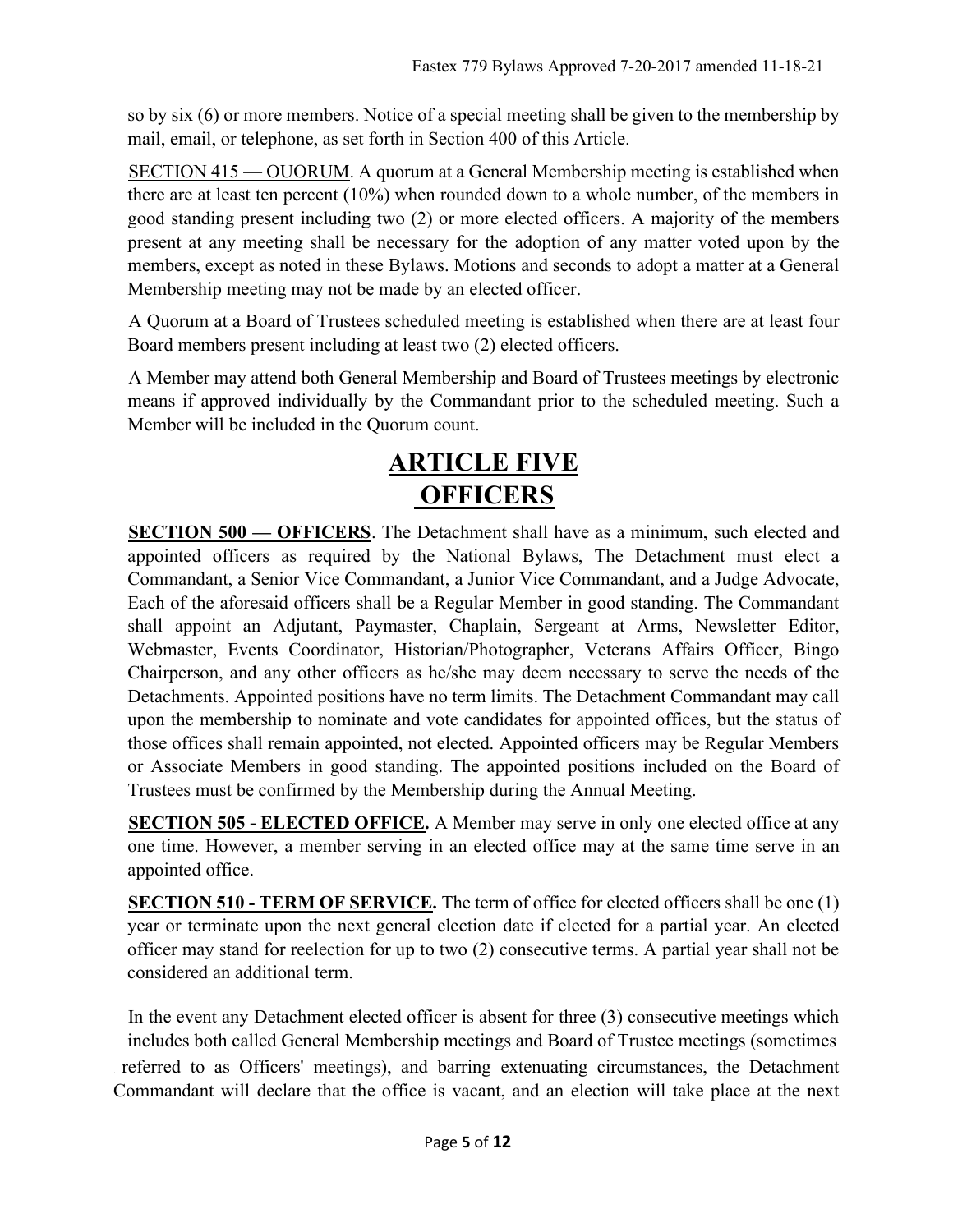General Membership meeting where a Quorum is present to fill said vacancy and no prior notice shall be required. Likewise, when an elected officer resigns his/her office, an election will take place at the next General Membership meeting where a Quorum is present to fill the vacancy and no prior notice shall be required.

SECTION 515 - DUTIES OF OFFICERS. In addition to the specific duties of the individual Officers, as hereinafter stated, it shall be the duty of each Officer to acquire a working knowledge of the Detachment Bylaws. The specific duties of the Detachment Officers shall be:

### (a) DETACHMENT COMMANDANT

- . Preside at all meetings of the Detachment and the Board of Trustees.
- 2. Direct the affairs of the Detachment as prescribed by the Board of Trustees.
- 3. Call meetings of the Board of Trustees and meetings of the Detachment as required by these by Bylaws.
- 4. Appoint committees and liaisons as deemed necessary, subject to the approval of the Board of Trustees; however, the Marine of the Year Committee shall be as provided as in these Bylaws
- 5. Be a member of all committees, ex-officio.
- 6. Decide all questions of order subject to an appeal of the Detachment Judge Advocate.
- 7. Observe and enforce the observance of the Detachment Bylaws as well as the Department of Texas and National Bylaws and Administrative Procedures of the Marine Corps League, including the current version of the Uniform Code.
- 8. Direct to all Officers and members of the Detachment such orders as are not in conflict with the Detachment Bylaws and/or the Department of Texas and National Bylaws and Administrative Procedures of the Marine Corps League, including the current version of the Uniform Code.
- 9. The Detachment Commandant is authorized to represent the Eastex Detachment at the annual Marine Corps League National Convention. If the Detachment Commandant cannot attend the Convention, he/she may designate the Detachment Senior Vice Commandant to represent the Detachment. The Commandant or his/her designee may be reimbursed for reasonable expenses not to exceed \$2,000. Funding must have been approved and in the Detachment's Annual Budget and funds must be available in the Detachment's banking account. Expenses will be reimbursed using the appropriate rules of the Department of Texas Bylaws. The Commandant, or his/her designee, attending will report back to the Detachment in a timely manner the key activities and decisions made at the Convention.
- 10. Perform additional duties as delegated by the Board of Trustees.

### (b) SENIOR VICE COMMANDANT

- 1. Shall give every assistance to the Detachment Commandant and will, in the absence or illness of the Commandant, perform the duties of the Commandant.
- 2. Is charged with the implementation of a training program of Detachment Officers and Staff for the proper performance of their duties in order to increase the effective and efficient conduct of the Detachment.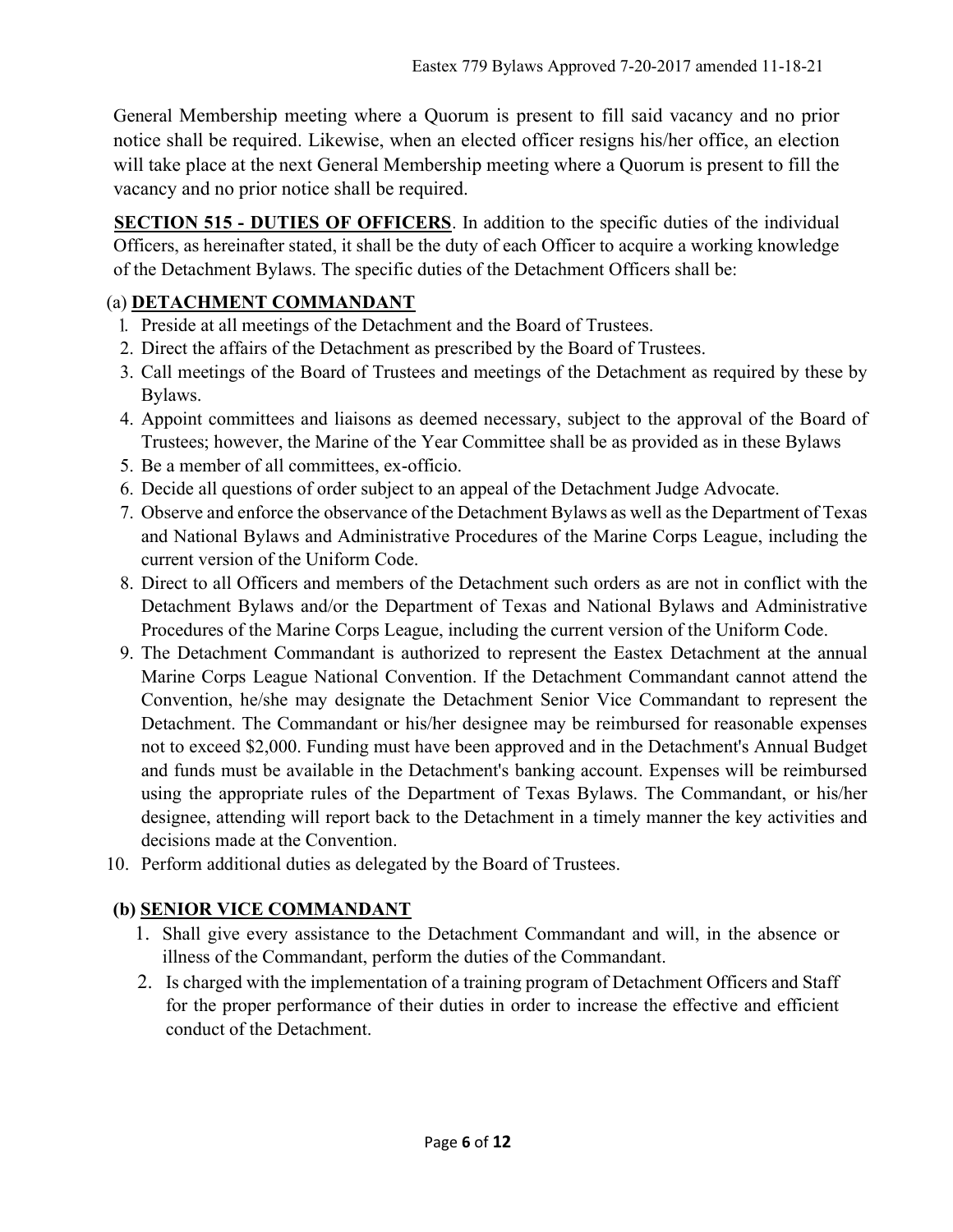- 3. Prepare and submit the Detachment Activity Report monthly by the first weekend of the following month. Activities are any community service or veterans type support activity that is attended by one or multiple members of the Detachment.
- 4. Perform additional duties as delegated by the Commandant or the Board of Trustees.

(c) JUNIOR VICE COMMANDANT shall create and promulgate such membership incentives and programs as to produce continuous and enthusiastic membership growth. Unless otherwise designated by the Commandant, he/she will monitor, report, and implement an active and effective retention program. He/she will assist the Commandant in the discharge of his/her official duties and will assume the duties of the Commandant in the absence or illness of the Commandant and Senior Vice Commandant. He/she will be responsible for establishing a meeting place for the monthly meetings, and for entertainment and parties of the Detachment.

(d) JUDGE ADVOCATE shall interpret the Bylaws of this Detachment and the Department of Texas and National Bylaws and Administrative Procedures of the Marine Corps League. He/she shall advise, construe, counsel, and render opinions of Law and Procedure to the Commandant and the Board of Trustees. He/she will be available to all Detachment officers and committees for advice and counsel pertaining to their duties and responsibilities within the scope of the Bylaws of this Detachment and the Department of Texas and National Bylaws and Administrative Procedures of the Marine Corps League.

(e) PAYMASTER shall keep records of the Detachment's finances and its members including lists of their names, home addresses, phone numbers, and email addresses. He/she shall also keep records of previous members.

The Paymaster shall be in control of all moneys acquired or held by the Detachment's Operating Fund. He/she shall maintain a bank account in the name of Eastex Detachment, Marine Corps League with signature of either the Paymaster or Commandant being required on all checks issued by the Detachment from the Operating account. (The Detachment Commandant and Paymaster are included in a blanket bond issued by National Headquarters.) The financial records of the Detachment shall be audited by the Detachment's Board of Trustees following the installation of new officers each year. A record of such audit, indicating acceptance or exceptions shall be entered into the minutes of the Detachment meeting following the month of Elections. This audit shall include monies in both the Operating Fund and Bingo Fund.

The Paymaster shall perform other duties required by these by laws or as may be required by the Board of Trustees. The Paymaster shall surrender to the duly appointed successor all Detachment books, records, codes, passwords, or other property with which the office is charged.

(f) Bingo Chairperson shall keep all records of the Detachment's Bingo Fund. He/she shall maintain a bank account in the name of Eastex Detachment, Marine Corps League. The signature of the Bingo Chairperson, Detachment Commandant, or bank's bill pay system is required on all checks issued from the Bingo Fund. The Fund and any and all activities will be operated in compliance with the Texas Lottery Commission's regulations.

The distribution of the Detachment's Bingo funds will be in accordance with the following: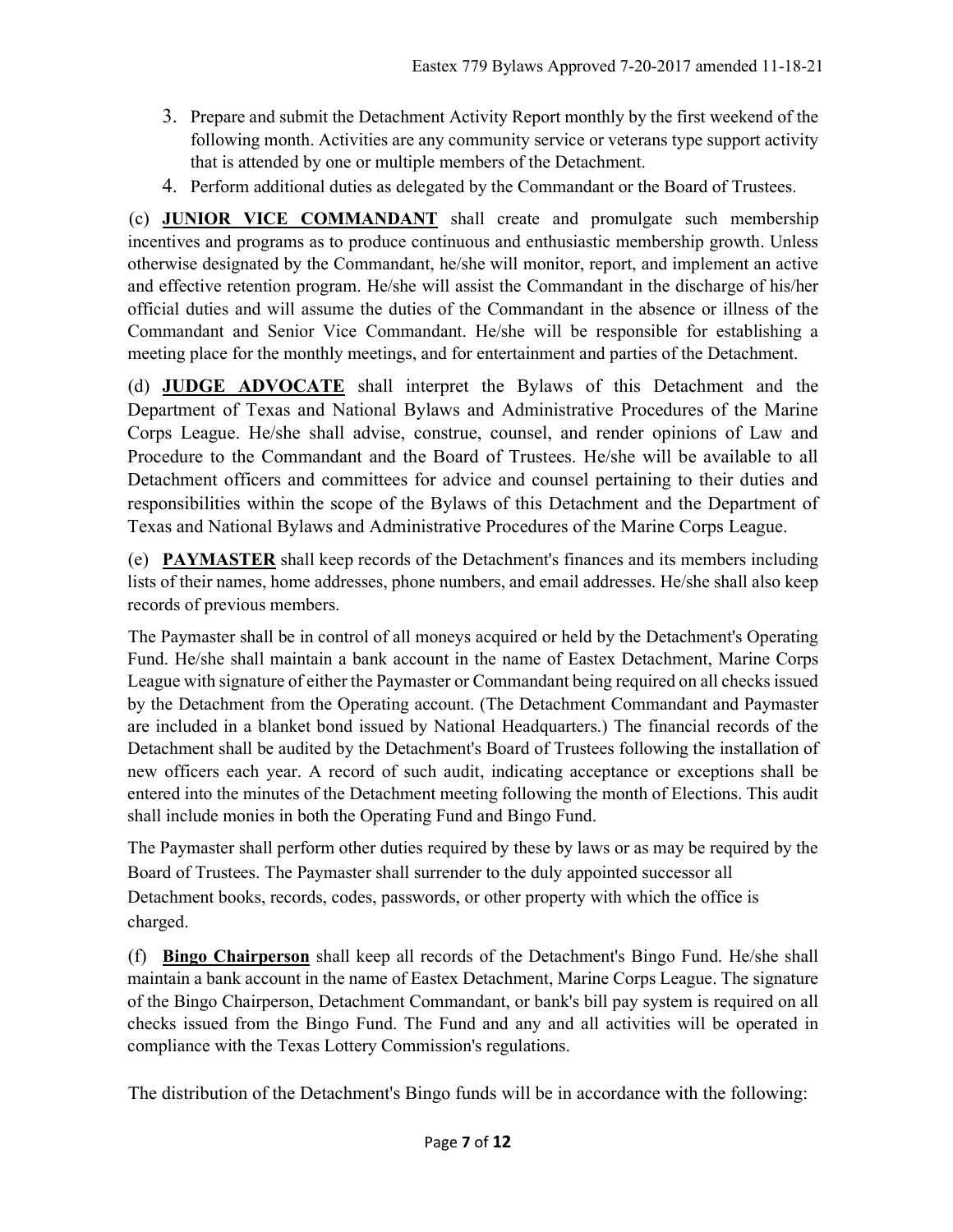The primary use of the Bingo Fund is Marines Helping Marines (MHM).

MHM is defined as:

- Currently serving active duty or reserve Marines, or Corpsmen or Chaplains who served with and supported Marines.
- Any Marine, or any Corpsmen or Chaplain who served with and supported Marines; and possess an Honorable Discharge.
- Any regular or associate member of the Marine Corps League in good standing.
- Adependent or immediate family member of any of the above. This includes minor or dependent children, spouse, and dependent parents (if claimed as a dependent on their most recent tax return).
- A widow and widower of any of the above.  $\bullet$

A secondary use is to:

I) provide scholarship financial assistance to persons who support the Detachment's Purpose.

2) give financial support to non-profit organizations that assist Marines and other military veterans and that support and assist the Detachment's Purpose (see Article Two). All requesting organizations must have a Detachment Member sponsor who knows the operations of the requesting organization.

Recommendations for MHM assistance or to non-profit veterans' assistance organization can be made by any Detachment member using an approved Vetting form. When approved, assistance checks will be made to a vendor (i.e.: auto repair service) or to the non-profit entity. Only under unusual circumstances, and only with the approval of the Commandant and Bingo Coordinator will a check be made payable to an individual.

Up to Ten Percent (10%) of the total amount received in the prior calendar year's Bingo Fund may be transferred to the Detachment's Operating account to offset general expenses not covered by donations and Membership income. The transfer will take place in conjunction with the Detachment's approval of the Annual Budget.

Marines Helping Marines (MHM) and non-profit organizations, for purposes of Bingo Fund support, must have a relationship with the State of Texas.

Disbursement of Detachment' Bingo funds must be noted and approved by a majority of members present at the Detachment's regularly scheduled meeting. If an emergency request is recognized between meetings, any disbursement up to a maximum of \$3,000.00 may be approved by a majority of the Board of Trustees. If approved, it must then be reported to the membership at the next Detachment's regularly scheduled monthly meeting and included in the detachment's minutes. Funds must be sufficient in the Detachments' Bingo account prior to any disbursement.

Additionally, the Bingo Chairperson shall answer for all money received by him/her belonging to the Detachment' Bingo fund and give his/her receipt for same. He/she shall have the bank book and ledger at all meetings for verification and submit a report of the Detachment's current Bingo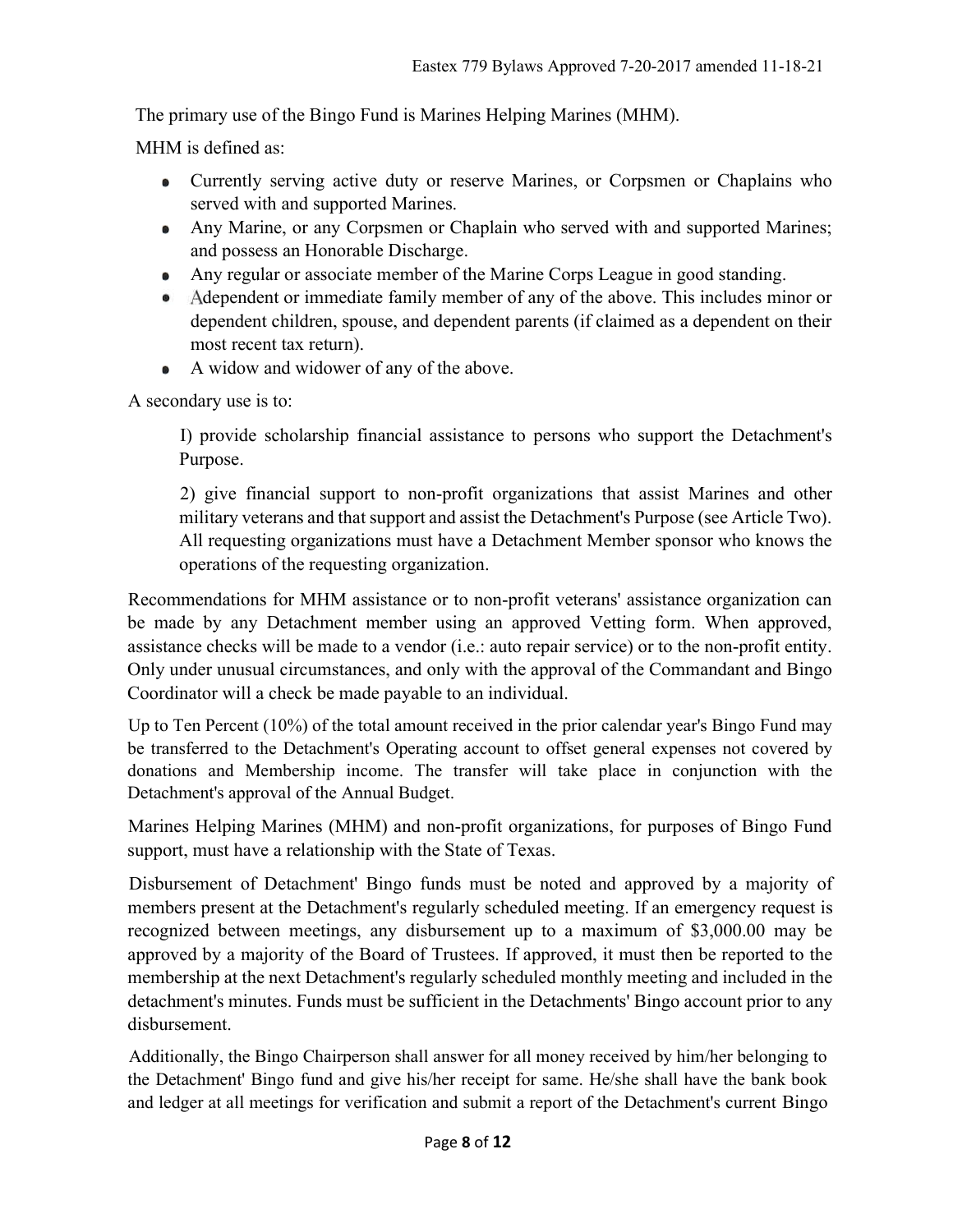fund's assets and debts. He/she shall maintain a detailed record of all payments, contributions, transfers, revenue, and all other financial transactions on a per item basis.

The Bingo Chairperson shall perform other duties required by these by laws or as may be required by the Board of Trustees or the Texas Lottery Commission. The Bingo Chairperson shall surrender to the duly appointed successor all Detachment books, records, codes, passwords, or other property with which the office is charged.

(g) ADJUTANT shall keep completed records of the proceedings of the Detachment and all meetings. He/she shall maintain correspondence and keep records of the Detachment. He/she shall notify the Commandant and members of meetings as set forth in these Bylaws He/she shall read or make available copies of all communications and documents and make the proper record of same and perform such duties that may be necessary for the proper handling of the business incident to his/her office. He/she shall record and maintain for posterity a full and complete account of all Detachment business pertaining to his/her duties as Adjutant. The Adjutant shall perform other duties required by these Bylaws or as may be required by the Board of Trustees and Commandant.

(h) CHAPLAIN shall conduct all devotional exercises at Detachment meetings and shall contact all Detachment members and family and friends sick or in distress and maintain a roster of such. He/she shall be responsible for the timely submission of Death Notices for Detachment members to the proper National authority as directed by the National Bylaws and Administrative Procedures. He/she shall perform such other duties as may be required of him/her, including the visiting Of the sick, distressed, and homebound. The Chaplain, or his/her designee, may be assigned to contact members who did not attend a meeting to check on their welfare and determine, if applicable, why they did not attend the meeting.

(i) SERGEANT AT ARMS shall assist the Commandant in keeping order during Detachment meetings. He/she shall see that only members of the Marine Corps League and authorized guests are admitted to the meetings of the Detachment. He/she shall be responsible for the proper arrangement of the Detachment quarters for all meetings of the Detachment and securing the property of the Detachment. The Sergeant at Arms shall be responsible for the Detachment's colors, color guard equipment, and Color Guard coordination and performance unless the Detachment Commandant directs this responsibility to another member/committee. The Sergeant at Arms shall perform other duties as required.

(k) JUNIOR PAST COMMANDANT shall be the immediate past Commandant of the Detachment and shall be a full voting member of the Board of Trustees, contributing generously and impartially from past experience as to the best interest of the Detachment. He/she shall preside at all meetings of the past Commandants of the Detachment, as necessary.

# ARTICLE SIX BOARD OF TRUSTEES

SECTION 600 — POWERS. The powers of the Detachment shall be exercised in the best interest of this Detachment and the Marine Corps League by a Board of Trustees within the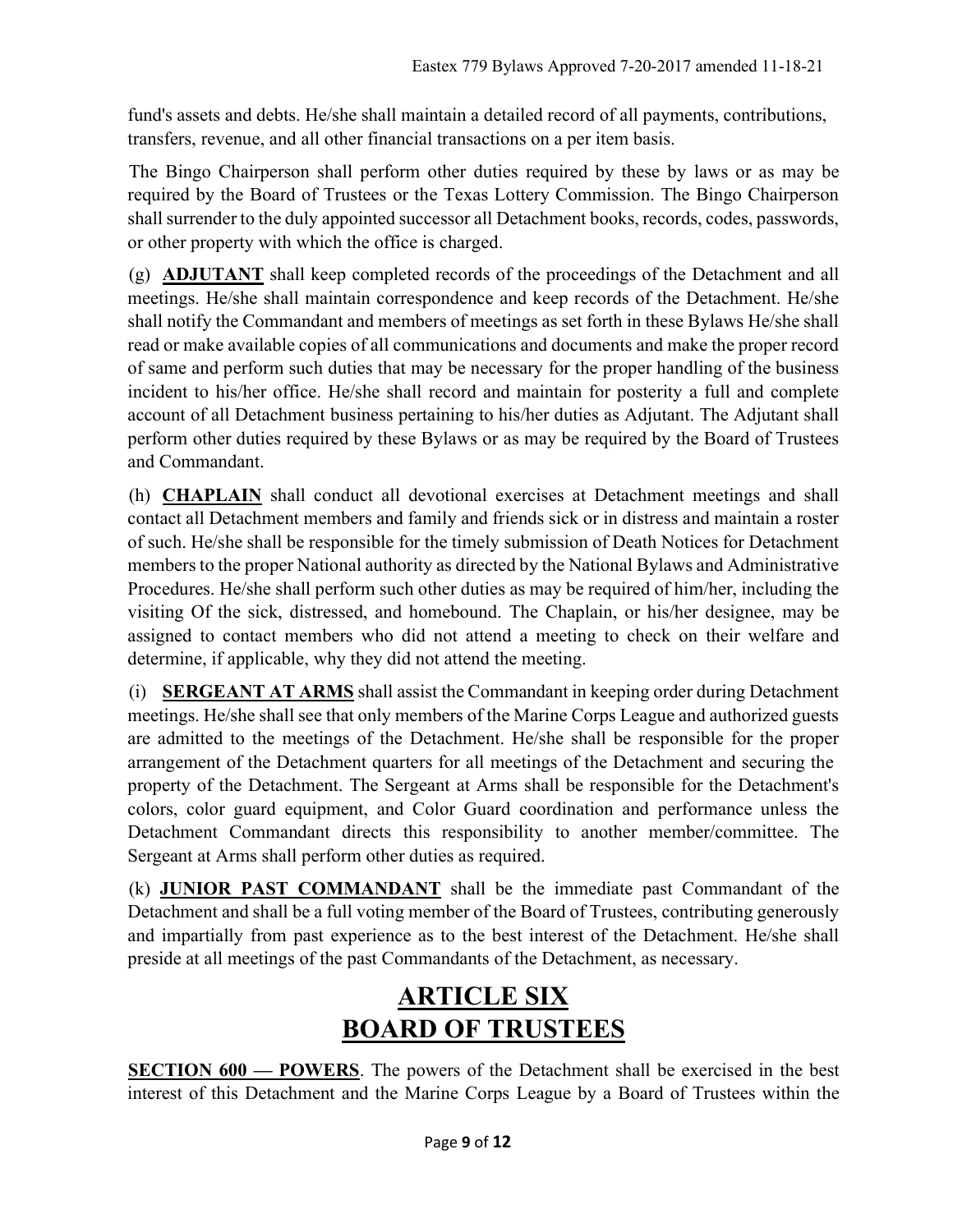scope of the Bylaws of this Detachment. The business and property of the Detachment shall be conducted and controlled by the Board of Trustees.

SECTION 605 - COMPOSITION. The Detachment's Board of Trustees shall consist of the elected officers (Commandant, Senior Vice Commandant, Junior Vice Commandant, and Judge Advocate), the appointed positions of Adjutant, Paymaster, Bingo Chairperson, Sergeant at Arms, and the Junior Past Commandant.

# ARTICLE SEVEN DETACHMENT STAFF

SECTION 700 - COMPOSITION. The Detachment Staff shall consist of the Detachment Board of Trustees, other Appointed Detachment Officers, Detachment Committee Chairs, being identified collectively as staff officers and individually as a staff officer.

SECTION 705 — POWERS. The power and authority of the Detachment Staff shall be the same as that of the Board of Trustees except that the other Appointed Detachment Officers and Detachment Committee Chairs, shall have no vote and shall not be considered in determining a quorum for any Detachment Board of Trustees' meeting.

SECTION 710 — DUTIES. The Detachment Staff shall acquire a working knowledge of the Detachment Bylaws in order to assist the Detachment Board of Trustees in its duties and to foster enthusiastic growth within the Detachment.

### SECTION 715 - BOARD of TRUSTEES and STAFF MEETINGS

(a) REGULAR BOARD of TRUSTEES MEETINGS. The Detachment Board of Trustees shall meet monthly on a date set by the Commandant. The purpose of these meetings is to establish and monitor the ongoing proceedings and events of the Detachment and to ensure the efficient conduct of Detachment business. Reports of all Officers shall be given during these meetings.-

(b) STAFF MEETING. Once each year, at the call of the Commandant, the Detachment staff shall hold a meeting to the plan the annual calendar and prepare a budget for the submission to and approval of the members at the next regular Detachment meeting.

# ARTICLE EIGHT **CONTRACTS**

SECTION 800 - CONTRACTING AUTHORITY. No officer, employee, committee chair, or member of the Eastex Detachment shall enter into or sign any contract or agreement, for the purpose of binding the Detachment, without first submitting such contract or agreement to the Detachment Judge Advocate for his/her consideration and with the Detachment Commandant's approval.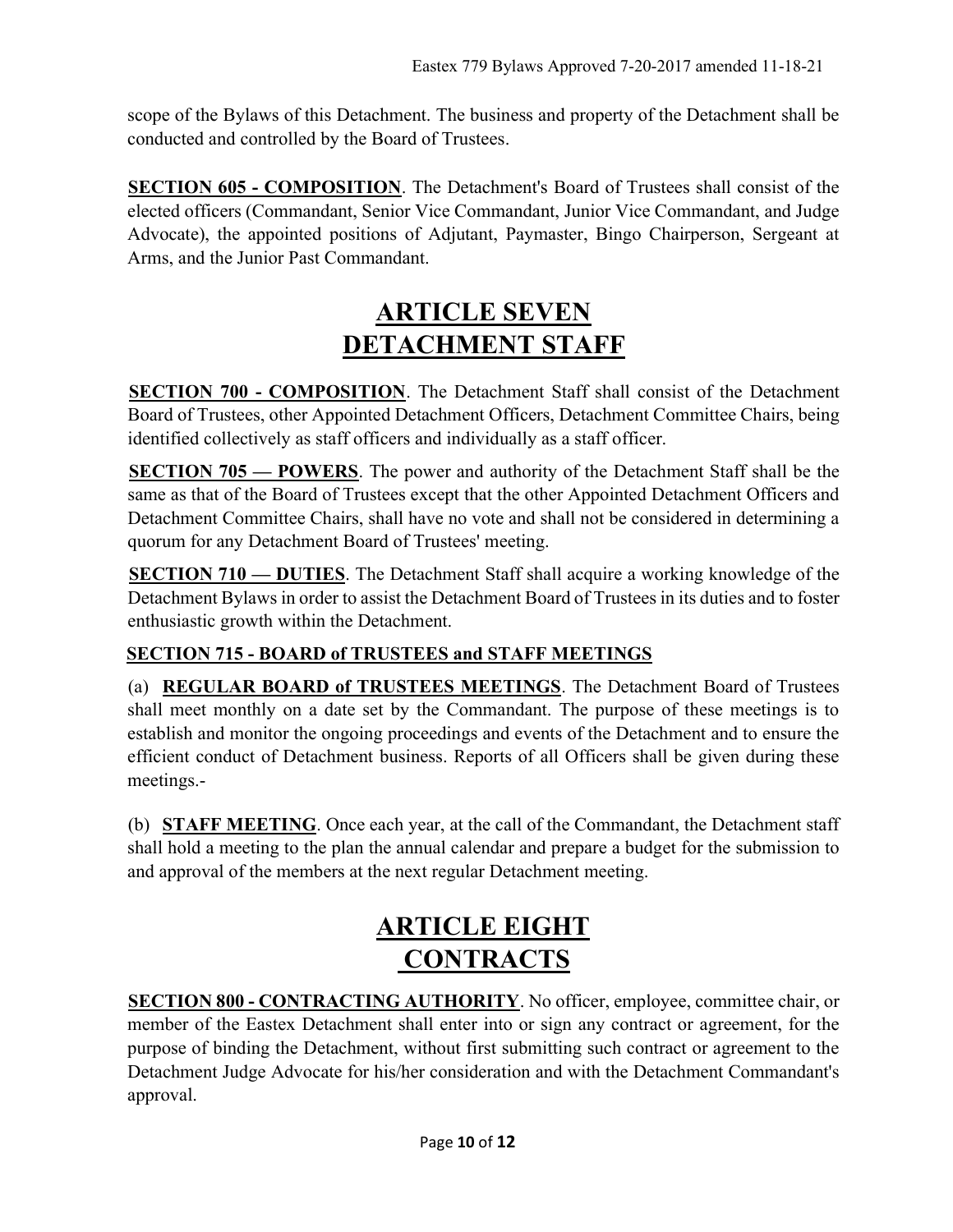All documents shall then be forwarded to the entire Board of Trustees. The Detachment Board of Trustees thereafter, by a majority vote, may accept or reject, in whole or in part, the contract or agreement submitted to it. All contracts or agreements consummated in the name of the Detachment shall require the signature of the Detachment Commandant and Detachment Judge Advocate.

## ARTICLE NINE AWARDS

SECTION 900 — PURPOSE. A vital function for the membership of this Detachment is to recognize deserving members. The National Administrative Procedures outlines various awards and criteria for eligibility. The Eastex Detachment is encouraged to recognize its members and forward appropriate documentation for awards.

### SECTION 905 - COMMITTEE

(a) The Commandant will establish an Awards Committee, and this Committee will have the responsibility' of recommending deserving Detachment members, with the Commandant's approval, for Detachment, Department, or National Awards. The Committee shall be charged with recommending nominees for awards as necessary throughout the year, culminating in the presentation of awards during the Detachment's annual Awards Ceremony, which takes place during the same meeting as the Installation of Officers.

(b) The Committee shall have a chair and at least three (3) other members.

SECTION 910 - MARINE OF THE YEAR. The Detachment Marine of the Year (MOY) Committee shall consist of all prior Detachment Marine of the Year recipients. The longest serving recipient of the Marine of the Year shall serve as the committee chair, and the committee shall be charged with the selection of the Detachment's Marine of the Year. The recipient shall be a Detachment Regular member in good standing. The committee shall also be charged with the selection of the Detachment Associate Member of the Year (AMOY), to be selected from the Detachment's Associate members in good standing. The Detachment may create, as a separate committee, an Associate Member of the Year (AMOY) Committee with comparable composition and function as the MOY committee. The MOY and AMOY recipients shall be named at the Detachment's annual Awards Ceremony.

# ARTICLE TEN **COMMITTEES**

### SECTION 1000 - STANDING COMMITTEES

(a) HISTORICAL/PHOTOGRAPHY. The Committee shall, under the direction of the Commandant and/or Board of Trustees, assemble and maintain a record of the Detachment's history and achievements, including, but not limited to, awards, member recognition, and community involvement and photographs. The Committee may be charged with the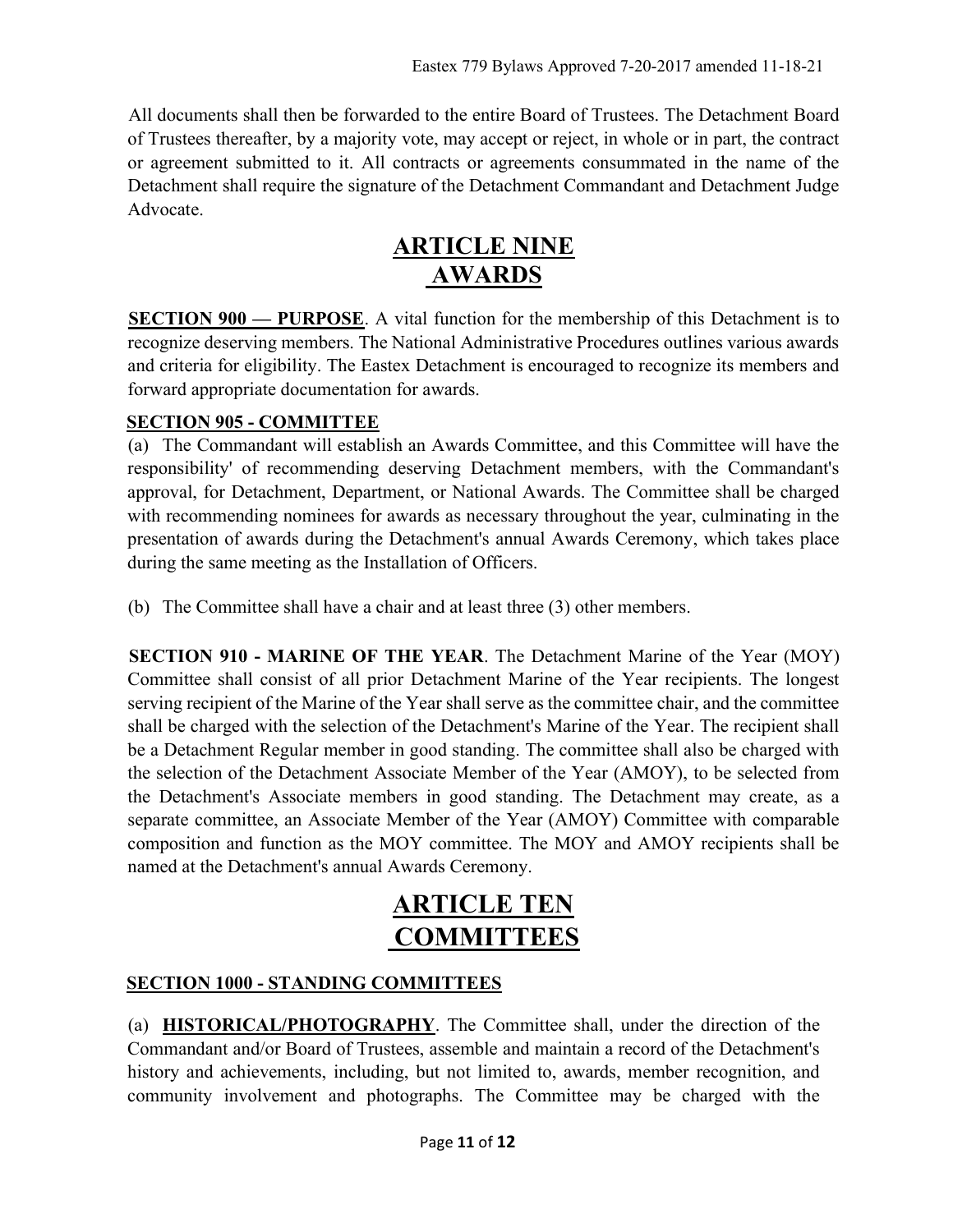production and submission of an Americanism Scrapbook each year in accordance with the National Bylaws and Administrative procedures

(b) BIRTHDAY BALL COMMITTEE is charged annually with creating and implementing plans to properly commemorate the founding of the United States Marine Corps 10 November 1775. The Committee shall coordinate with local Marine organizations and may consult with other detachments as appropriate as well as with such units as necessary in order to ensure a successful Birthday Ball for the Marines and members of the Detachment. Recommendations for any ticket prices shall be submitted to the membership for approval.

(c) NEWSLETTER COMMITTEE be responsible for the editing and printing of the Detachment regular monthly publication. It shall take the steps necessary to publish and mail the newsletter no later than the week prior to the regular monthly meeting. Each year, the committee may submit the newsletter for consideration in the National Newsletter Competition.

(d) FINANCIAL COMMITTEE shall prepare and present a financial program and budget for the conduct of affairs and normal business of the Detachment for the upcoming year and shall make recommendations regarding ways and means of increasing the funds of the Detachment. They shall be responsible for the coordination of the Detachment's fund-raising activities such as road blocks, auctions, raffles, etc. The Committee shall present a Detachment annual budget prior to the annual meeting. The budget shall include but is not limited in funding for: Commandant's expenses, administrative expenses, official department officer expenses, and a contingency fund for disasters of members and the good of the League.

(e) **NOMINATING COMMITTEE** shall be appointed by the Commandant at least three  $(3)$ months prior to the Annual Meeting in March for the purpose of presenting a slate of elected officers. The findings of the committee shall be presented at the February meeting. Additional nominations from the floor may be made at the February meeting or any special meeting held at least one day prior to the Annual Meeting. Each nominee shall be a Regular Member in good standing in the Marine Corps League at the time of their nomination. The nominees, when called upon, shall rise, if not restricted by physical impairment, and state to the Chair that if elected, they will accept the office and serve loyally, faithfully, and to the best of their ability during the term to which elected. If a nominee is unable to attend the Nominating meeting, He/she shall have a signed document attesting to the foregoing statement to the Chair.

## ARTICLE ELEVEN **AMENDMENTS**

SECTION 1100 - AMENDMENTS. These Bylaws may be amended, revised, replaced, or altered in whole or in part by a two-thirds majority of members present at any regularly scheduled meeting where a Quorum is present (subject to the written approval of the Department Judge Advocate) and provided such action has been announced in the calling and notice of such meeting. Changes will become effective at the time of acceptance by the members and Department of Texas Judge Advocate.